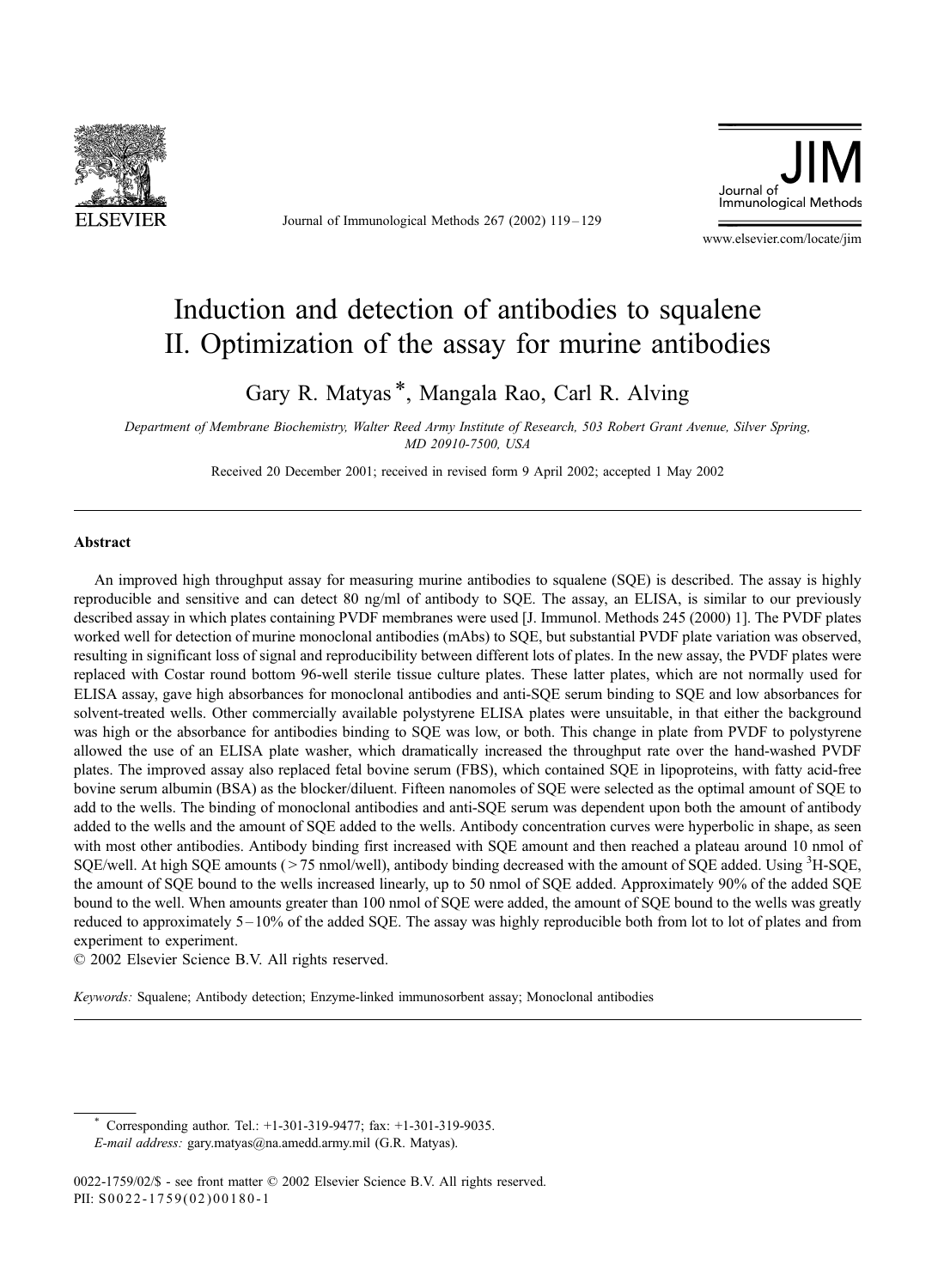| <b>Report Documentation Page</b>                                                                                                                                                                                                                                                                                                                                                                                                                                                                                                                                                                                                                                                                                                                                                                                                                                   |                             |                              |                                                   |                                                     | Form Approved<br>OMB No. 0704-0188                 |  |
|--------------------------------------------------------------------------------------------------------------------------------------------------------------------------------------------------------------------------------------------------------------------------------------------------------------------------------------------------------------------------------------------------------------------------------------------------------------------------------------------------------------------------------------------------------------------------------------------------------------------------------------------------------------------------------------------------------------------------------------------------------------------------------------------------------------------------------------------------------------------|-----------------------------|------------------------------|---------------------------------------------------|-----------------------------------------------------|----------------------------------------------------|--|
| Public reporting burden for the collection of information is estimated to average 1 hour per response, including the time for reviewing instructions, searching existing data sources, gathering and<br>maintaining the data needed, and completing and reviewing the collection of information. Send comments regarding this burden estimate or any other aspect of this collection of information,<br>including suggestions for reducing this burden, to Washington Headquarters Services, Directorate for Information Operations and Reports, 1215 Jefferson Davis Highway, Suite 1204, Arlington<br>VA 22202-4302. Respondents should be aware that notwithstanding any other provision of law, no person shall be subject to a penalty for failing to comply with a collection of information if it<br>does not display a currently valid OMB control number. |                             |                              |                                                   |                                                     |                                                    |  |
| 1. REPORT DATE<br>09 APR 2002                                                                                                                                                                                                                                                                                                                                                                                                                                                                                                                                                                                                                                                                                                                                                                                                                                      |                             | 2. REPORT TYPE               |                                                   | <b>3. DATES COVERED</b><br>00-00-2002 to 00-00-2002 |                                                    |  |
| <b>4. TITLE AND SUBTITLE</b>                                                                                                                                                                                                                                                                                                                                                                                                                                                                                                                                                                                                                                                                                                                                                                                                                                       |                             |                              |                                                   |                                                     | 5a. CONTRACT NUMBER                                |  |
| Induction and detection of antibodies to squalene II. Optimization of the                                                                                                                                                                                                                                                                                                                                                                                                                                                                                                                                                                                                                                                                                                                                                                                          |                             |                              |                                                   |                                                     | 5b. GRANT NUMBER                                   |  |
| assay for murine antibodies                                                                                                                                                                                                                                                                                                                                                                                                                                                                                                                                                                                                                                                                                                                                                                                                                                        |                             |                              |                                                   | <b>5c. PROGRAM ELEMENT NUMBER</b>                   |                                                    |  |
| 6. AUTHOR(S)                                                                                                                                                                                                                                                                                                                                                                                                                                                                                                                                                                                                                                                                                                                                                                                                                                                       |                             |                              |                                                   | 5d. PROJECT NUMBER                                  |                                                    |  |
|                                                                                                                                                                                                                                                                                                                                                                                                                                                                                                                                                                                                                                                                                                                                                                                                                                                                    |                             |                              |                                                   | <b>5e. TASK NUMBER</b>                              |                                                    |  |
|                                                                                                                                                                                                                                                                                                                                                                                                                                                                                                                                                                                                                                                                                                                                                                                                                                                                    |                             |                              |                                                   | 5f. WORK UNIT NUMBER                                |                                                    |  |
| 7. PERFORMING ORGANIZATION NAME(S) AND ADDRESS(ES)<br>Walter Reed Army Institute of Research, Department of Membrane<br>Biochemistry, 503 Robert Grant Avenue, Silver Spring, MD, 20910-7500                                                                                                                                                                                                                                                                                                                                                                                                                                                                                                                                                                                                                                                                       |                             |                              |                                                   |                                                     | 8. PERFORMING ORGANIZATION<br><b>REPORT NUMBER</b> |  |
| 9. SPONSORING/MONITORING AGENCY NAME(S) AND ADDRESS(ES)                                                                                                                                                                                                                                                                                                                                                                                                                                                                                                                                                                                                                                                                                                                                                                                                            |                             |                              |                                                   |                                                     | 10. SPONSOR/MONITOR'S ACRONYM(S)                   |  |
|                                                                                                                                                                                                                                                                                                                                                                                                                                                                                                                                                                                                                                                                                                                                                                                                                                                                    |                             |                              |                                                   |                                                     | 11. SPONSOR/MONITOR'S REPORT<br>NUMBER(S)          |  |
| 12. DISTRIBUTION/AVAILABILITY STATEMENT<br>Approved for public release; distribution unlimited                                                                                                                                                                                                                                                                                                                                                                                                                                                                                                                                                                                                                                                                                                                                                                     |                             |                              |                                                   |                                                     |                                                    |  |
| <b>13. SUPPLEMENTARY NOTES</b>                                                                                                                                                                                                                                                                                                                                                                                                                                                                                                                                                                                                                                                                                                                                                                                                                                     |                             |                              |                                                   |                                                     |                                                    |  |
| 14. ABSTRACT<br>see report                                                                                                                                                                                                                                                                                                                                                                                                                                                                                                                                                                                                                                                                                                                                                                                                                                         |                             |                              |                                                   |                                                     |                                                    |  |
| <b>15. SUBJECT TERMS</b>                                                                                                                                                                                                                                                                                                                                                                                                                                                                                                                                                                                                                                                                                                                                                                                                                                           |                             |                              |                                                   |                                                     |                                                    |  |
| 16. SECURITY CLASSIFICATION OF:                                                                                                                                                                                                                                                                                                                                                                                                                                                                                                                                                                                                                                                                                                                                                                                                                                    | 17. LIMITATION OF           | 18. NUMBER                   | 19a. NAME OF                                      |                                                     |                                                    |  |
| a. REPORT<br>unclassified                                                                                                                                                                                                                                                                                                                                                                                                                                                                                                                                                                                                                                                                                                                                                                                                                                          | b. ABSTRACT<br>unclassified | c. THIS PAGE<br>unclassified | <b>ABSTRACT</b><br>Same as<br><b>Report (SAR)</b> | OF PAGES<br>11                                      | <b>RESPONSIBLE PERSON</b>                          |  |

| Standard Form 298 (Rev. 8-98) |                               |
|-------------------------------|-------------------------------|
|                               | Prescribed by ANSI Std Z39-18 |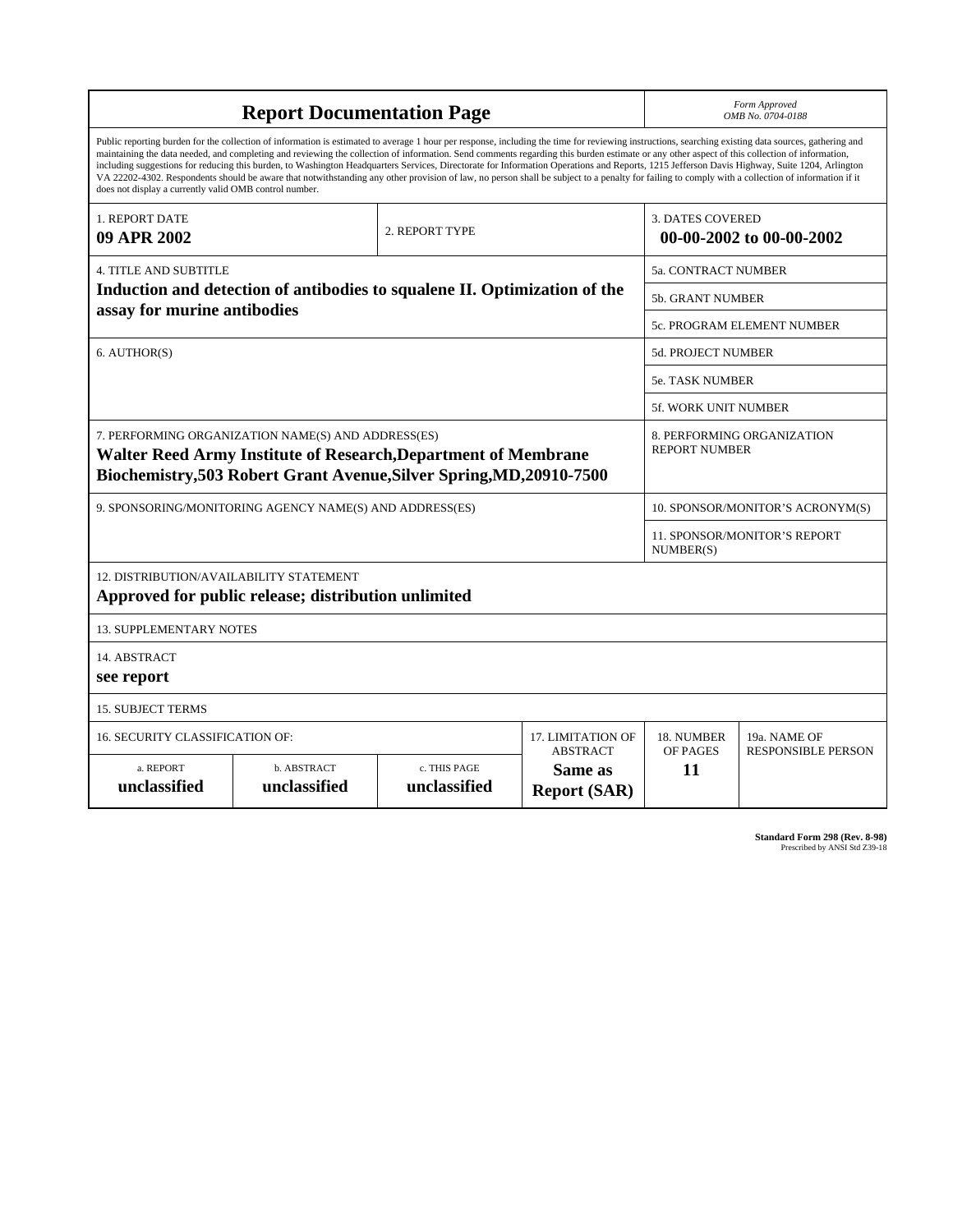# 1. Introduction

Squalene (SQE), a triterpenoid hydrocarbon oil, is a precursor of cholesterol and the steroid hormones ([Granner, 1996; Mayes, 1996;](#page-11-0) for review see [Fulco et](#page-11-0) al., 2000). It is widely produced in animals and plants and, consequently, is present in many foods. SQE is also widely used in skin cosmetics. It is synthesized in the liver and is a major component of oil secreted from skin sebaceous glands [\(Stewart, 1992\).](#page-11-0) SQE is a constituent of human blood as part of low density lipoproteins (LDL) and very low density lipoproteins (VLDL) [\(Koivisto and Miettinen, 1988; Miettinen,](#page-11-0) 1982). Due to its natural occurrence, SQE has been used as an oil in vaccine emulsion formulations [\(Ott et](#page-11-0) al., 2000). Although not included in any vaccines licensed in the United States, a SQE emulsion is present as part of an influenza vaccine licensed in Italy and has been given to thousands of people without adverse effects [\(Podda, 2001\).](#page-11-0)

Antibodies to SQE have stimulated great interest in the popular press. This has been initiated by a claim that antibodies to SQE were present in the serum of sick Gulf War Veterans [\(Asa et al., 2000\).](#page-11-0) The assay utilized in the later study has been criticized for technical reasons, including the lack of positive and negative controls [\(Alving and Grabenstein, 2000\)](#page-11-0) and it was concluded that the reported results did not provide evidence that antibodies to SQE were successfully measured [\(Fulco et al., 2000\).](#page-11-0) In order to create a reliable assay for antibodies to SQE, we have developed murine monoclonal antibodies (mAbs) to SQE that serve as positive controls [\(Matyas et al.,](#page-11-0) 2000). For the assay of monoclonal antibodies to SQE, we have used 96-well plates with PVDF membranes. This assay was highly reproducible, but very labor-intensive. Because of this, the number of samples that can be assayed at one time is limited. In addition, we have found that different lots of PVDF plates gave variations in assay results. A theoretical problem has also arisen in that the assay uses PBS – 4% fetal bovine serum (FBS) as a blocker/diluent buffer. Since all types of serum are known to contain SQE, this SQE might theoretically compete for antibody binding in the assay. In order to overcome these shortcomings, we now describe a modified, highly reproducible, improved assay for measuring murine antibodies to SQE.

## 2. Materials and methods

## 2.1. Materials

Squalene oil and bovine serum albumin (BSA) (essentially fatty acid-free; cat. #A-7030) were purchased from Sigma-Aldrich Chemical, St. Louis, MO. Isopropanol (ISP) (BAKER ANALYZED® A.C.S. Reagent; cat. #9084-03) was purchased from J.T. Baker, Phillipsburg, NJ. PVDF plates (Multiscreen-IP,  $0.45 \mu$ m, hydrophobic, high protein binding Immobilon-P membrane) were from Millipore, Bedford, MA. Immulon 2 round and flat bottom and Immulon 4HBX 96-well ELISA plates were from Dynex, Chantilly, VA. F96 Maxisorp 96-well ELISA plates were from Nalge Nunc International, Naperville, IL. Costar flat and round (cat. #3799) bottom 96-well sterile tissue culture plates were from Corning, Corning, NY. Mouse IgM secreting myelomas 1B2 – 1B7, which reacts with N-acetyllactosamine, and 2D4, which has a specificity for the carbohydrate on asialo-GM2, were purchased from American Type Culture Collection, Chantilly, VA. FBS was from GIBCO BRL, Grand Island, NY and was heated at 56  $\degree$ C for 1 h prior to use. Gelatin was from BioRad Laboratories, Richmond, CA. Seal plate adhesive film was from PGC Scientific, Gaithersburg, MD. Affinity-purified and adsorbed peroxidase-linked sheep anti-mouse IgM was from The Binding Site, San Diego, CA. ABTS substrate was purchased from Kirkegaard and Perry Laboratories, Gaithersburg, MD. Squalene [4, 8, 12, 13, 17, 21-<sup>3</sup>H] (20 Ci/mmol) was from American Radiolabeled Chemicals, St. Louis, MO. OptPhase SuperMix liquid scintillation fluid was from Wallac Oy, Turka, Finland. Female Balb/c mice were purchased from Jackson Laboratories, Bar Harbor, ME and were used under an institution approved protocol. Mouse IgM quantitation kits were from Bethyl Laboratories, Montgomery, TX and were used on the culture supernatants containing mAbs to SQE as per the enclosed instructions.

## 2.2. Positive control antibodies

Culture supernatants containing mAbs to SQE (clones SQE #14, 16 and 18) and negative control IgM secreting myelomas were grown in Dulbecco's modified Eagle's medium as described ([Matyas et al.,](#page-11-0)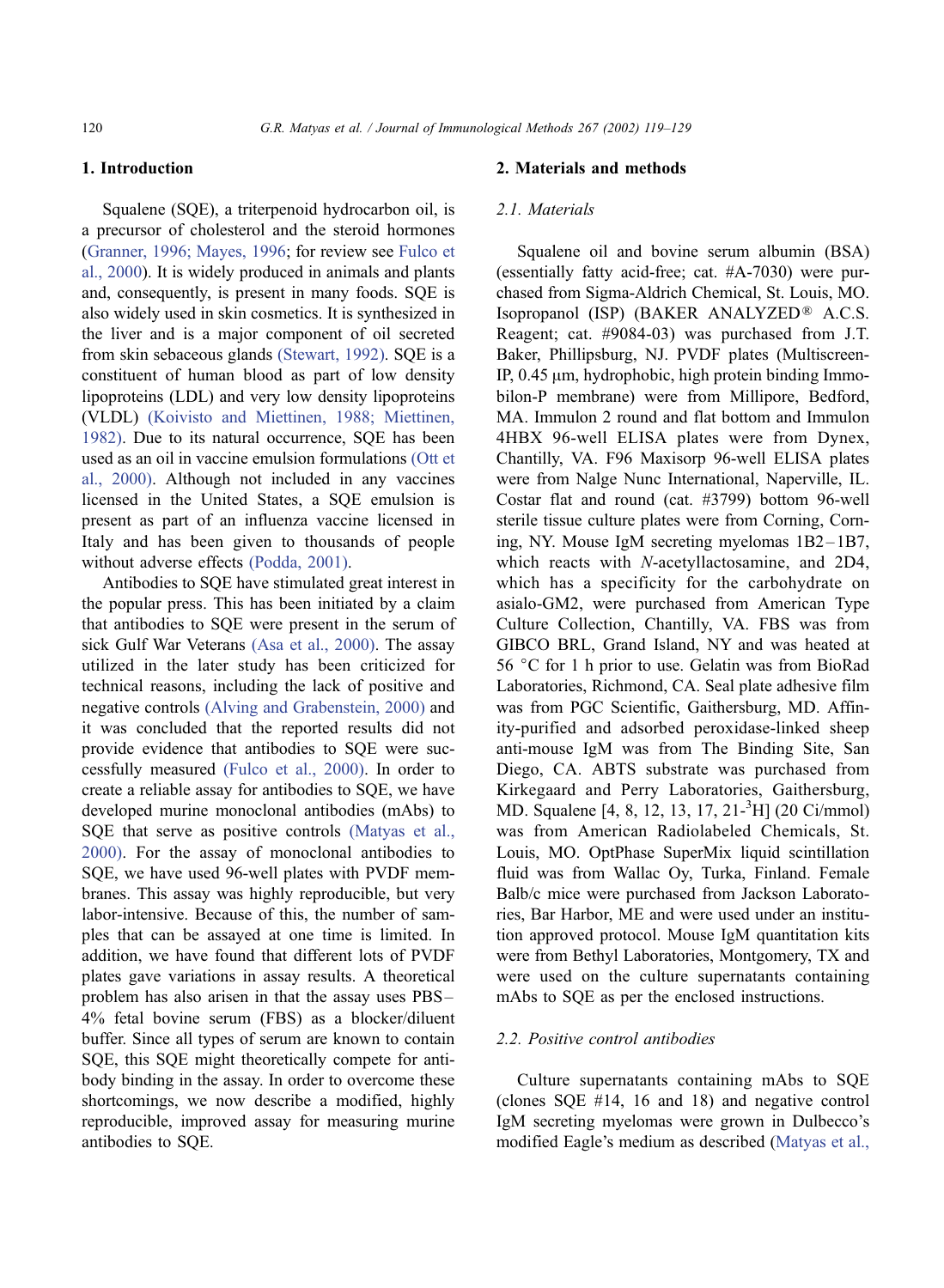<span id="page-3-0"></span>2000). Mice were injected i.p. with liposomes containing 71 mol% SQE and lipid A, as described [\(Matyas et al., 2000\).](#page-11-0) Anti-SQE positive serum was obtained by terminal bleeding of the mice 3 days after immunization. Normal mouse serum (NMS) was obtained by terminal bleeding of unimmunized mice. The serum was aliquoted and frozen at  $-20$  °C. As we have shown previously ([Matyas et al., 2000\)](#page-11-0), only IgM, not IgG, antibodies to SQE were detected in mice. The experiments described in this paper used several different lots of mAb supernatants and anti-SQE serum which accounts for the variations in absorbance among figures.

## 2.3. ELISA assay on PVDF plates

The ELISA assay was conducted in plates containing PVDF membranes as described [\(Matyas et al.,](#page-11-0) 2000). Briefly, SQE was diluted in ISP and placed in the wells of the plate. After drying overnight, the wells were blocked with PBS-4% FBS, pH 7.4, for 2 h. Serum and supernatants containing mAbs to SQE

were diluted in PBS –4% FBS and 0.1 ml was placed in a well. Following incubation for 1 h, the plate was washed four times with PBS-4% FBS by hand using a 25-ml pipet. A total of 0.1 ml of peroxidase-linked sheep anti-mouse IgM diluted  $1:1000$  in PBS $-4\%$ FBS was added to each well. The plate was incubated for 1 h and then washed four times with PBS by hand. ABTS substrate (0.15 ml) was added to each well and the plates were incubated for 1 h. A total of 0.1 ml/ well was transferred to an Immulon 2 round bottom plate and the absorbance was read at 405 nm with a Uvmax Kinetic Microplate Reader (Molecular Devices, Palo Alto, CA). In some experiments, PVDF plates were washed four times with 0.5 ml of PBS/ well with an ELISA plate washer (Skatron, Sterling, VA). The vacuum probes of the washer were positioned just above the PVDF membrane.

## 2.4. ELISA assay on polystyrene plates

The ELISA assay for polystyrene plates was performed as described [\(Matyas et al., 2000\).](#page-11-0) The assay



Fig. 1. Comparison of ELISA values obtained with machine-washed plates from different manufacturers with hand-washed Multiscreen-IP plates. PBS – 4% FBS was used as the blocker/diluent. Plates were coated with 100 nmol of SQE. mAbs SQE #16 and SQE #18 were diluted 1:10. The normal mouse serum (NMS) and anti-SQE serum were diluted 1:50. The ELISA was performed as described in Materials and methods using PBS – 4% FBS. Each panel represents a different plate. Values are the means of triplicate determinations  $\pm$  S.D.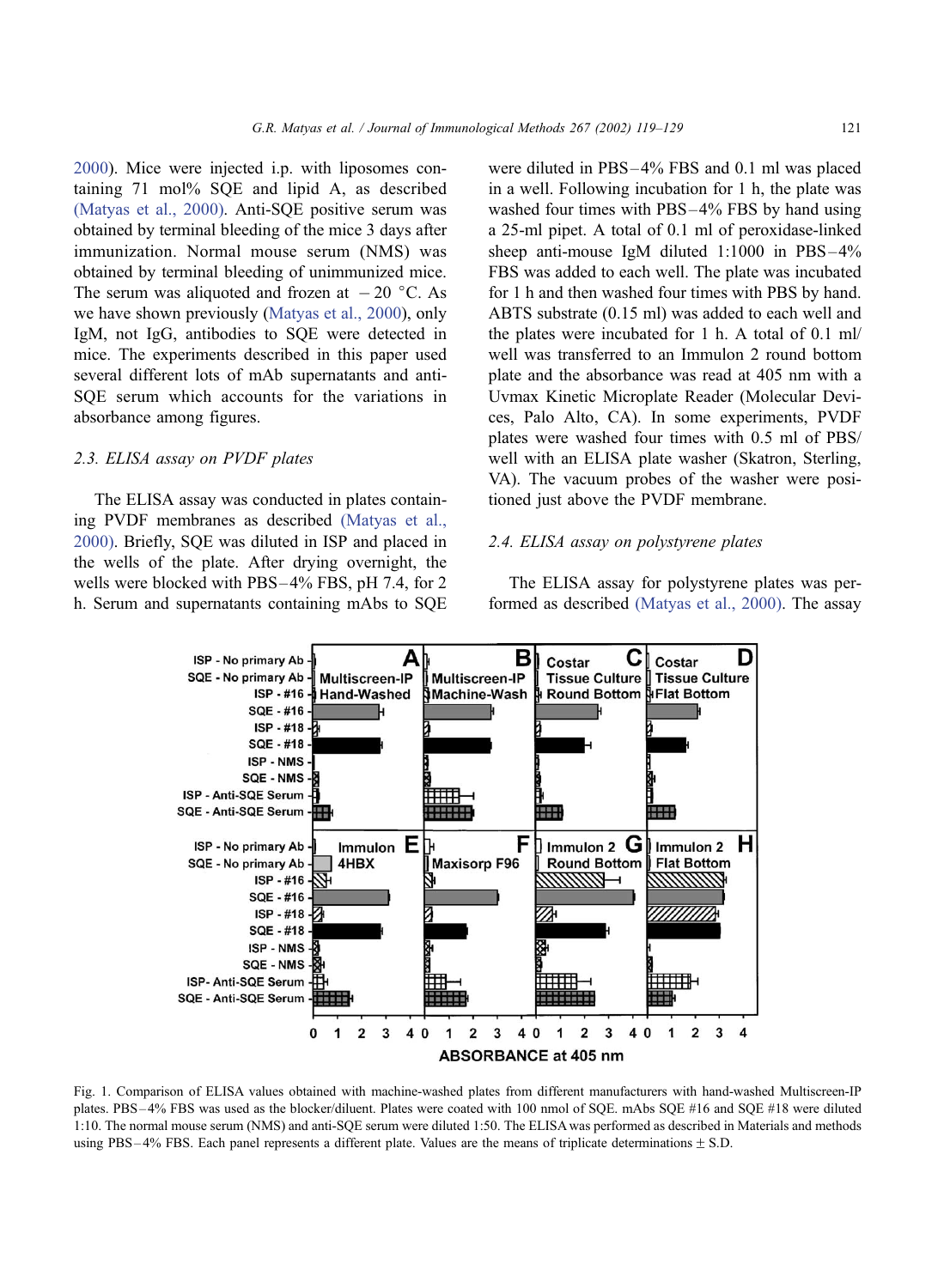<span id="page-4-0"></span>

Fig. 2. Comparison of different blocker/diluents on the binding of antibodies to SQE. Costar tissue culture plates were used. Plates were coated with 100 nmol of SQE. mAb SQE #16 (A) and SQE #18 (B) were diluted 1:10 in PBS, pH 7.4 containing the blocker/ diluents indicated. Normal mouse serum (NMS) (C) and anti-SQE serum (D) were diluted 1:50. The ELISA was performed as described in Materials and methods. Values are the means of triplicate determinations  $\pm$  S.D.

for a Costar round bottom 96-well sterile polystyrene tissue culture plate (Costar tissue culture plate) is described in detail. SQE was diluted in ISP (0.15  $\mu$ mol/ml; 7.2- $\mu$ l SQE/100 ml) and 0.1 ml (15 nmol) was placed in each well. Control wells contained ISP alone. The plates were placed in a biological safety cabinet and incubated overnight to allow the ISP to evaporate. PBS –2% BSA, pH 7.4, was added to each well (0.3 ml/well) to block unbound binding sites. After incubation at room temperature for 2 h, the buffer was dumped and the plates tapped on paper towel to remove the blocker. Culture supernatants containing mAbs to SQE or mouse serum were diluted in PBS –2% BSA and added to the plates in triplicate (0.1 ml/well). Following incubation for 1 h at room temperature, the plates were washed four times with 0.5 ml of PBS/well using a Skatron plate washer. Peroxidase-linked sheep anti-mouse IgM was diluted  $1:1000$  in PBS $-2\%$  BSA and 0.1 ml was added to each well of the plate. The plates were incubated for 1 h at room temperature and washed four times with PBS. ABTS substrate (0.1 ml/well) was added and the plates were incubated at room temperature for 1 h. Absorbance was read at 405 nm. It should be noted that polystyrene pipets, tubes, etc. should not be used in this assay. The use of polystyrene, especially with isopropanol, caused high background (ISP) absorbances (almost equal to the absorbance for antibody binding to SQE) and greatly increased the variability of the results. Highly purified



Fig. 3. Comparison of different amounts of BSA used as the blocker/diluent. Costar tissue culture plates were used. Plates were coated with 100 nmol of SQE. Antibodies were diluted in PBS containing the percent BSA indicated. mAbs SQE #16 (A) and SQE #18 (B) were diluted 1:10. Normal mouse serum (NMS) (C) and anti-SQE serum (D) were diluted 1:50. The ELISA was performed as described in Materials and methods. Values are the means of triplicate determinations  $\pm$  S.D.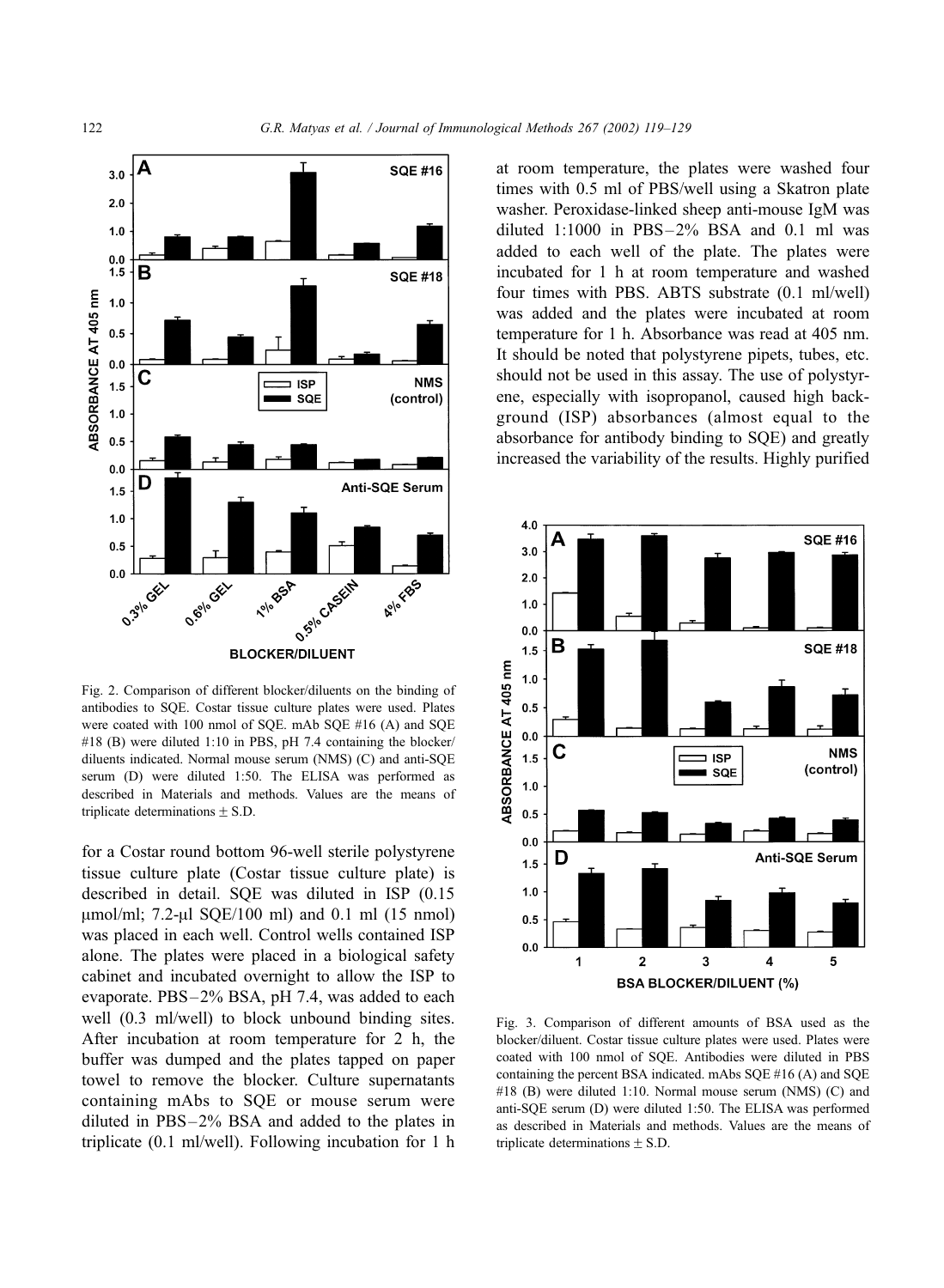<span id="page-5-0"></span>

Fig. 4. Binding of anti-SQE antibodies to SQE-coated plates as a function of incubation temperature. Plates were coated with 15 nmol of SQE. PBS – 3% BSA was used as a blocker/diluent, which was equilibrated to the temperatures indicated. mAbs SQE #14 (A), SQE #16 (B) and the anti-SQE serum (C) were diluted 1:50, 1:100 and 1:100, respectively. The ELISA was performed as described for the standard assay except that the incubations were at the temperature indicated. Values are the means of triplicate determinations  $\pm$  S.D.

ISP was also required to ensure low background absorbances.

#### 2.5. Measurement of SQE bound to wells

SQE was diluted in ISP to give the desired amount in 0.1 ml.  ${}^{3}$ H-SQE (50,000 dpm) was added to each 0.1 ml of ISP to give 50,000 dpm/well. A total of 0.1 ml was added to each well of a Costar tissue culture plate and allowed to dry in a biological safety cabinet overnight. The plates were processed as described above for polystyrene plates using PBS –3% BSA instead of PBS-2% BSA (different lot of BSA). Plates were washed and aspirated by hand to prevent radioactive contamination of plate washing equipment. mAb SQE #16 diluted 1:200 was used as the primary antibody. Liquid scintillation fluid (0.3 ml/ well) was added instead of the ABTS substrate. The radioactivity was determined using a microbeta liquid scintillation and luminescence counter (Wallac Oy, Turka, Finland). Total <sup>3</sup>H-SQE added was measured

by adding <sup>3</sup>H-SQE to a control plate. After the ISP evaporated, liquid scintillation fluid was added and the radioactivity determined.

#### 2.6. Statistical analysis

Data were expressed as the mean of triplicate determinations  $+$  S.D. Statistical differences between the means were compared using the paired  $t$ -test and reported as p values. Values  $\leq 0.05$  were considered significant.

## 3. Results

3.1. Effect of polystyrene plate type on the measurement of antibodies to SQE

Seven different plates, that were coated with SQE as an antigen and washed with a plate washer, were compared with hand-washed Multiscreen-IP plates for



Fig. 5. Effect of heat inactivation of primary antibody on antibody binding to SQE. Primary antibody was incubated at room temperature (22 $\degree$ C) or 56  $\degree$ C for 45 min prior to dilution for the ELISA assay. Plates were coated with 15 nmol of SQE. PBS – 3% BSA was used as a blocker/diluent. mAb SQE #14 (A), mAb SQE #16 (B), normal mouse serum (NMS) (C) and anti-SQE serum (D) were used as primary antibodies and diluted 40-, 50-, 50- and 200-fold, respectively. The ELISA was performed as described in Materials and methods. Values are the means of triplicate determinations  $\pm$  S.D.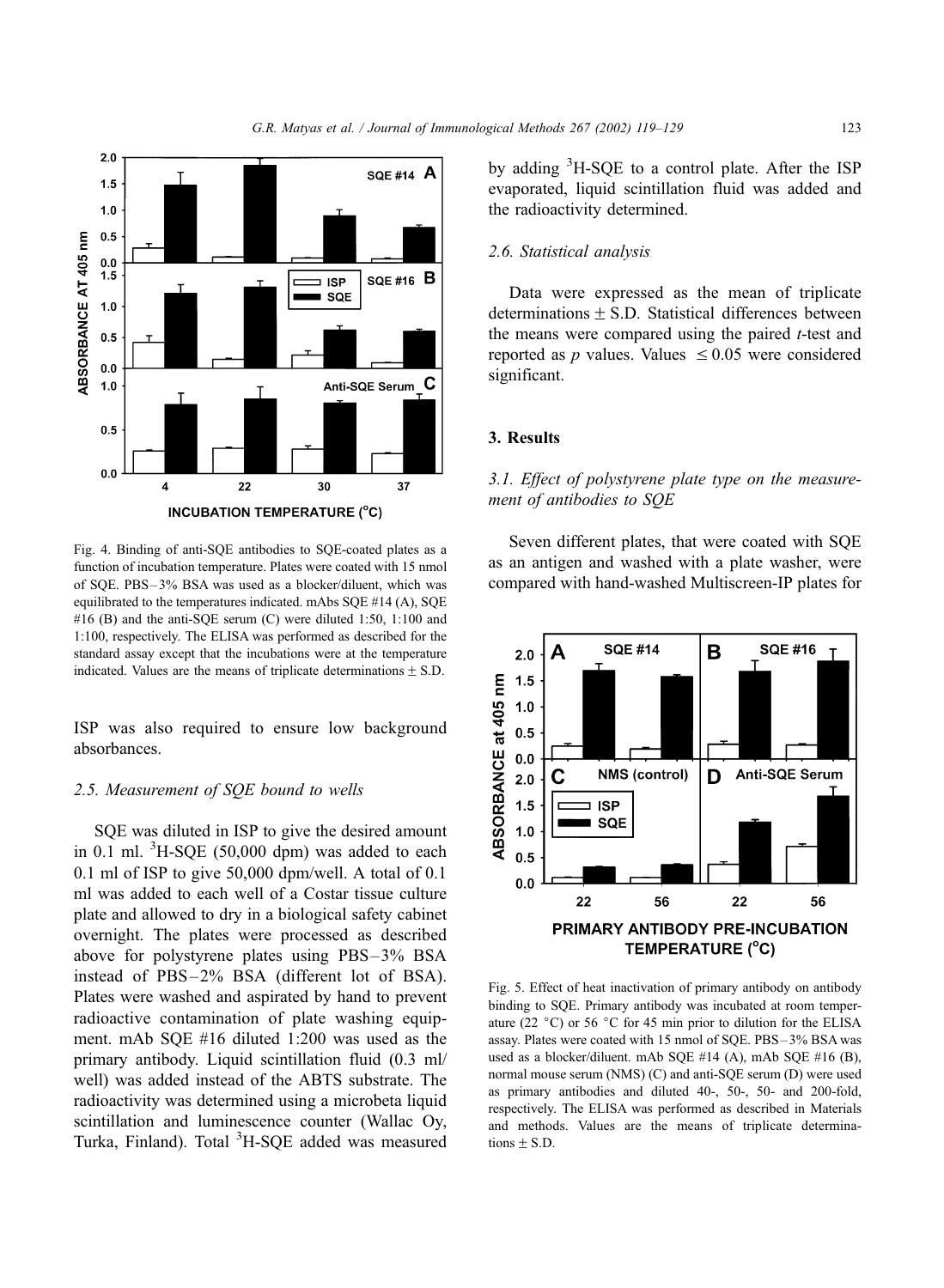<span id="page-6-0"></span>

Fig. 6. Binding of anti-SQE antibodies to SQE-coated plates as a function of primary antibody incubation time. Plates were coated with 15 nmol of SQE. PBS-3% BSA was used as a blocker/diluent. mAb SQE #16 and the anti-SQE serum were diluted 1:100. The ELISA was performed as described in Materials and methods except for the primary antibody incubation time. Values are the means of triplicate determinations  $\pm$  S.D.

their ability to detect mAbs (SOE  $#16$  and SOE  $#18$ ) and serum antibodies to SQE. Control wells (ISP) had low backgrounds on hand-washed Multiscreen-IP plates ([Fig. 1A](#page-3-0) and [Matyas et al., 2000\)](#page-11-0). When the wells were coated with SQE, high anti-SQE absorbances were exhibited for the mAbs ([Fig. 1A;](#page-3-0) SQE- #16; SQE-#18), but low absorbances to SQE-coated wells were obtained for anti-SQE serum ([Fig. 1A;](#page-3-0) SQE-anti-SQE serum). Furthermore, when the Multiscreen-IP plates were washed with an ELISA plate washer, the background absorbances for serum significantly increased ([Fig. 1B;](#page-3-0) ISP-anti-SQE serum). In contrast, Costar round and flat-bottom tissue culture plates had low background absorbances ([Fig. 1C and](#page-3-0) D; ISP-no primary Ab; SQE-no primary Ab; ISP-#16; ISP-#18; ISP-NMS; SQE-NMS; ISP-anti-SQE serum) and high absorbances for SQE-coated wells with both the mAbs and anti-SQE serum ([Fig. 1C and D;](#page-3-0) SQE- #16; SQE-#18; SQE-anti-SQE serum).

Four other types of plates were deemed unsatisfactory because of high backgrounds in the negative controls. These included elevation of the absorbance in wells not incubated with primary antibody ([Fig. 1E;](#page-3-0) SQE-no primary Ab), or in wells lacking SQE ([Fig.](#page-3-0) 1F; ISP-anti-SQE serum; [Fig. 1G and H;](#page-3-0) ISP-#16; ISP-#18; ISP-anti-SQE serum). Because there were no real differences in ELISA values observed between the round bottom and flat bottom Costar tissue culture plates and the other plates that gave unsatisfactory results, all further experiments for optimizing the assay of antibodies to SQE were performed with Costar tissue culture plates.

#### 3.2. Effect of blocking reagents

Various blocker/diluents were used to minimize background and maximize antibody binding to SQE [\(Fig. 2\).](#page-4-0) The most effective of these consisted of PBS containing BSA [\(Figs. 2 and 3\).](#page-4-0) Further experiments demonstrated that for both mAbs and anti-SQE serum, the best results were obtained with PBS containing 2% BSA [\(Fig. 3A, B and D\).](#page-4-0) When compared to 2% BSA, different concentrations of BSA [\(Fig. 3\)](#page-4-0) or other blocker/diluents [\(Fig. 2\)](#page-4-0) either raised nonspecific background absorbance levels, or lowered (or even abolished) binding to SQE-coated wells, or both.



Fig. 7. Effect of secondary antibody incubation time on ELISA absorbance of antibodies binding to SQE. Plates were coated with 100 nmol of SQE. PBS – 2% BSA was used as a blocker/diluent. mAb SQE #16 and the anti-SQE serum were diluted 1:40 and 1:50, respectively. The ELISA was performed as described in Materials and methods except for the secondary antibody incubation time. Values are the means of triplicate determinations  $\pm$  S.D.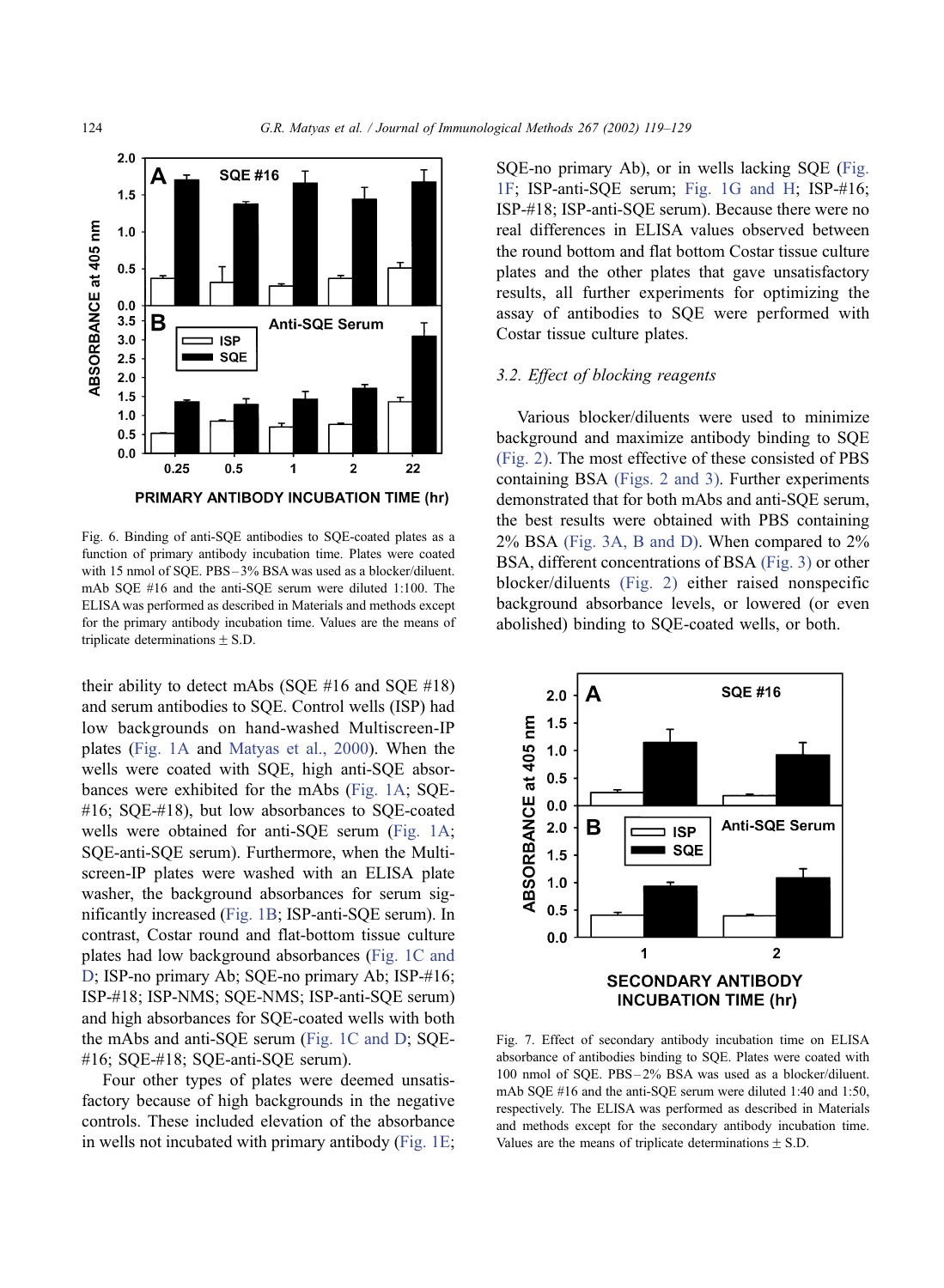## <span id="page-7-0"></span>3.3. Effect of incubation temperature

The binding of mAb SQE #14 and SQE #16 to SQE-coated wells were dependent on the incubation temperature [\(Fig. 4A and B\).](#page-5-0) Compared to incubation at room temperature (22  $^{\circ}$ C), binding of SQE #14 [\(Fig. 4A\)](#page-5-0) was significantly decreased at 30  $\degree$ C ( $p = 0.02$ ) and 37 °C ( $p = 0.007$ ). Similarly, binding of SQE #16 [\(Fig. 4B\)](#page-5-0) was significantly reduced at 37 °C ( $p = 0.032$ ), but the apparent reduction of binding at 30 °C was not significant ( $p = 0.073$ ). There were no significant differences observed between incubation at 22 and 4 °C for both SQE #14 ( $p = 0.098$ ) and SQE #16 ( $p = 0.300$ ). When anti-SQE serum was substituted for mAb, maximal specific binding to SQE-coated wells was independent of temperature [\(Fig. 4C\).](#page-5-0) For convenience, room temperature was chosen as the incubation temperature for the standard assay.

Pre-incubation of the primary antibody at 56  $\degree$ C for 45 min prior to the ELISA assay did not significantly change the binding of mAbs SQE #14 and SQE #16 to



Fig. 8. Binding of anti-SQE antibodies as a function of SQE coated on the well. Plates were coated with the amount of SQE indicated in 0.1 ml ISP/well. PBS – 2% BSA was used as a blocker/diluent. mAbs SQE #14 (A), SQE #16 (B) and serum (C) were diluted as indicated. The control was a 1:10 dilution of the culture supernatant from 1B2-1B7, which contained a mouse IgM monoclonal antibody to N-acetyllactosamine. The ELISA was performed as described in Materials and methods. Values are the means of triplicate determinations  $\pm$  S.D.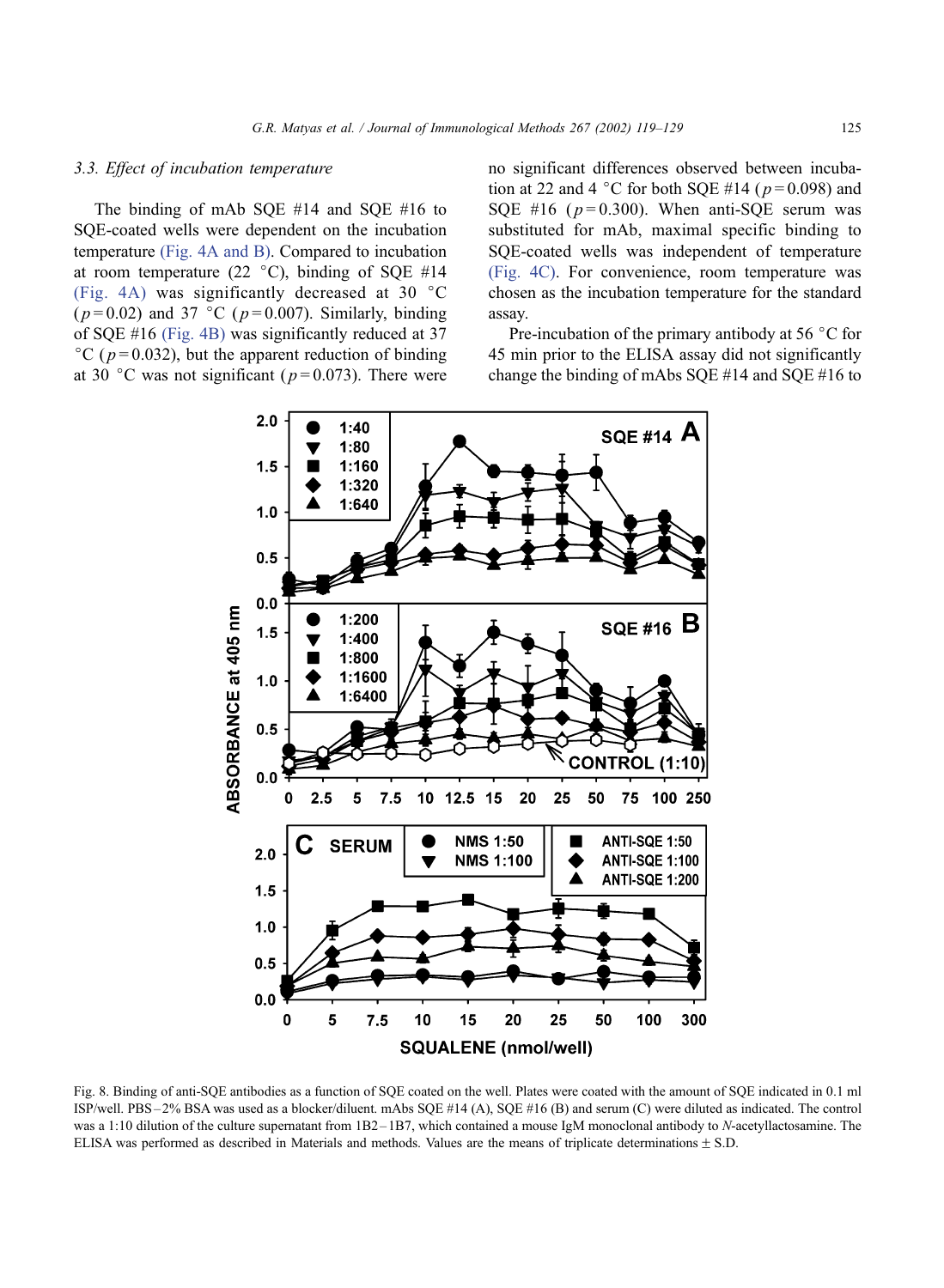<span id="page-8-0"></span>ISP-treated or SQE-coated wells [\(Fig. 5A and B\).](#page-5-0) There were no significant differences observed between NMS pre-incubated at room temperature and  $56 \degree C$  for  $45 \text{ min}$  (Fig.  $5C$ ). Similarly, preincubation of anti-SQE serum at 56  $\degree$ C for 45 min did not significantly change the binding to SQEcoated wells ( $p = 0.075$ ). Furthermore, the apparent increase in binding seen after heating of the anti-SQE serum at  $56 \degree C$  is due to an increase in background binding ([Fig. 5D,](#page-5-0) ISP). Background binding ([Fig. 5D,](#page-5-0) ISP) was significantly different between the anti-SQE serum pre-incubated at room temperature and  $56 \degree C$  $(p=0.021)$ , but not for NMS ([Fig. 5C,](#page-5-0) ISP)  $(p=0.37)$ .

#### 3.4. Effect of incubation time

A comparison of the time required for primary antibody binding to SQE-coated wells indicated that overnight incubation did not increase the binding of mAb SQE #16 to SQE-coated wells [\(Fig. 6A\).](#page-6-0) Although increased binding of anti-SQE serum to SQE-coated wells occurred with overnight incubation  $(p=0.048$  compared to 1 h incubation), this was mostly offset by an increase in nonspecific background binding to ISP-treated wells [\(Fig. 6B\).](#page-6-0) Consequently, binding of both SQE #16 and anti-SQE serum was independent of incubation time. There were no significant differences seen among the incubation times tested for SQE #16. With the exception of the 22 h incubation time, there were no significant differences among the incubation times for the anti-SQE serum. Similarly, there was no difference between incubating with secondary antibody for 1 or 2 h for both mAb SQE #16 and anti-SQE serum [\(Fig.](#page-6-0) 7). Consequently, 1 h was selected for the incubation time for the primary and secondary antibodies. This gives sufficient time for conducting the assay on a large number of samples. However, for small assays, a primary incubation of 15 min would be sufficient.

# 3.5. Effect of antigen concentration

The binding of mAbs SQE #14 and SQE #16 was dependent upon the amount of SQE added to the wells [\(Fig. 8A and B\).](#page-7-0) Maximal bindings of mAbs were observed from 10 to 25 nmol of SQE [\(Fig. 8\).](#page-7-0) Control mouse IgM monoclonal antibody (having a specificity for N-acetyllactosamine) did not bind to any amount of SQE coated on the plate [\(Fig. 8B\).](#page-7-0) The binding of anti-SQE serum was also dependent upon the amount of SQE added to the wells [\(Fig. 8C\).](#page-7-0) Maximal binding occurred from 7.5 to 100 nmol. NMS did not bind to SQE-coated wells. Based on the above, 15 nmol of SQE was judged to be the optimal amount for the assay when using either mAb or anti-SQE serum.

The binding of different amounts of SQE to the wells was measured using <sup>3</sup>H-squalene. A total of  $88 \pm 4\%$  of SOE added to the wells bound to the well at SQE amounts up to 50 nmol (Fig. 9). Binding of SQE to the well was linear with a slope of 0.82. Linear regression analysis gave  $R^2 = 0.997$ . At SOE amounts greater than 50 nmol, binding was no longer linear. Only  $60 \pm 6\%$  of the SQE added to the well bound when 100 nmol was added. SQE amounts greater than 100 nmol had greatly reduced binding of SQE to the wells. Percent binding was 6 and 3 for 300 and 500 nmol of SQE added, respectively. The standard amount of SQE added to the plate in our assays, 15 nmol, resulted in binding of  $13.3 \pm 0.6$ nmol of SQE to the well.



Fig. 9. Quantification of SQE bound to the well as a function of SQE added. SQE containing 50,000 dpm of <sup>3</sup>H-SQE in 0.1 ml ISP was added in the amount indicated. The plate was processed as described for the ELISA assay using PBS – 3% BSA instead of PBS – 2% BSA. mAb SQE #16 was used as the primary antibody. After the last wash, scintillation fluid was added and the radioactivity determined by liquid scintillation counting. Values are the means of triplicate determinations  $\pm$  S.D.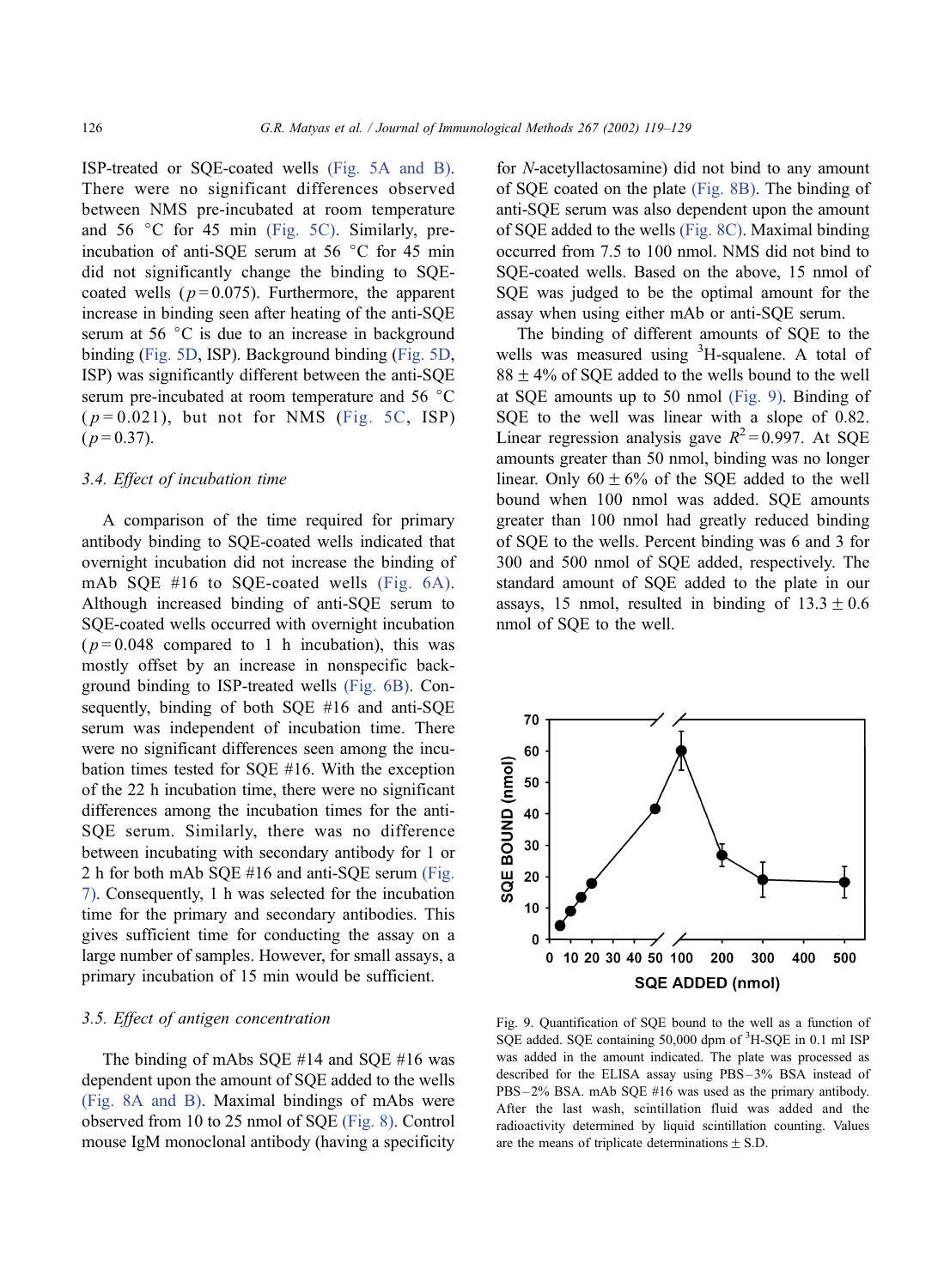# <span id="page-9-0"></span>3.6. Reproducibility of the assay

Several different lots of Costar tissue culture plates were tested under the assay conditions deemed to be optimal (see above). There were no differences between the absorbances obtained with the mAbs on different lots of plates (Fig. 10A and B). Only slight differences in specific absorbances were observed with different lots of plates with anti-SQE serum on SQE-coated wells (Fig. 10C). Background absorbances were the same on the different lots of plates for both the mAb and the anti-SQE serum. The assay was highly reproducible on a daily basis both with the



Fig. 10. Comparison of different lots of plates. Plates were coated with 10 nmol of SQE. PBS – 2% BSA was used as a blocker/diluent. mAbs SQE  $#14$  (A), SQE  $#16$  (B) and anti-SQE serum (C) were used as primary antibodies. The ELISA was performed as described in Materials and methods. Each symbol type represents a plate with a different lot number. Values are the means of triplicate  $determinations + S.D.$ 



Fig. 11. Day-to-day reproducibility of the ELISA assay for antibodies to SQE. Plates were coated with 10 nmol of SQE. PBS – 2% BSA was used as a blocker/diluent. Experiments 1 and 2 were done on separate days as described in Materials and methods. Values are the mean of triplicate determinations  $\pm$  S.D.

mAb SQE #16 (Fig. 11A) and with anti-SQE serum (Fig. 11B).

## 3.7. Effect of antibody concentration

The binding of mAb SQE #16 to SQE-coated wells was dependent upon the concentration of the antibody



Fig. 12. Effect of antibody concentration on the ELISA assay. Culture supernatant containing mAb SQE #16 and 2D4 (specificity for the carbohydrate on asialo-GM2) were quantified by an IgM quantitation kit and diluted in PBS – 3% BSA to give the amount indicated in 0.1 ml. Anti-SQE serum was diluted as indicated. The ELISA assay was performed as described with 10 nmol SQE/well using PBS – 3% BSA as the blocker/diluent. Values for ISP-treated wells were subtracted from the data for SQE #16.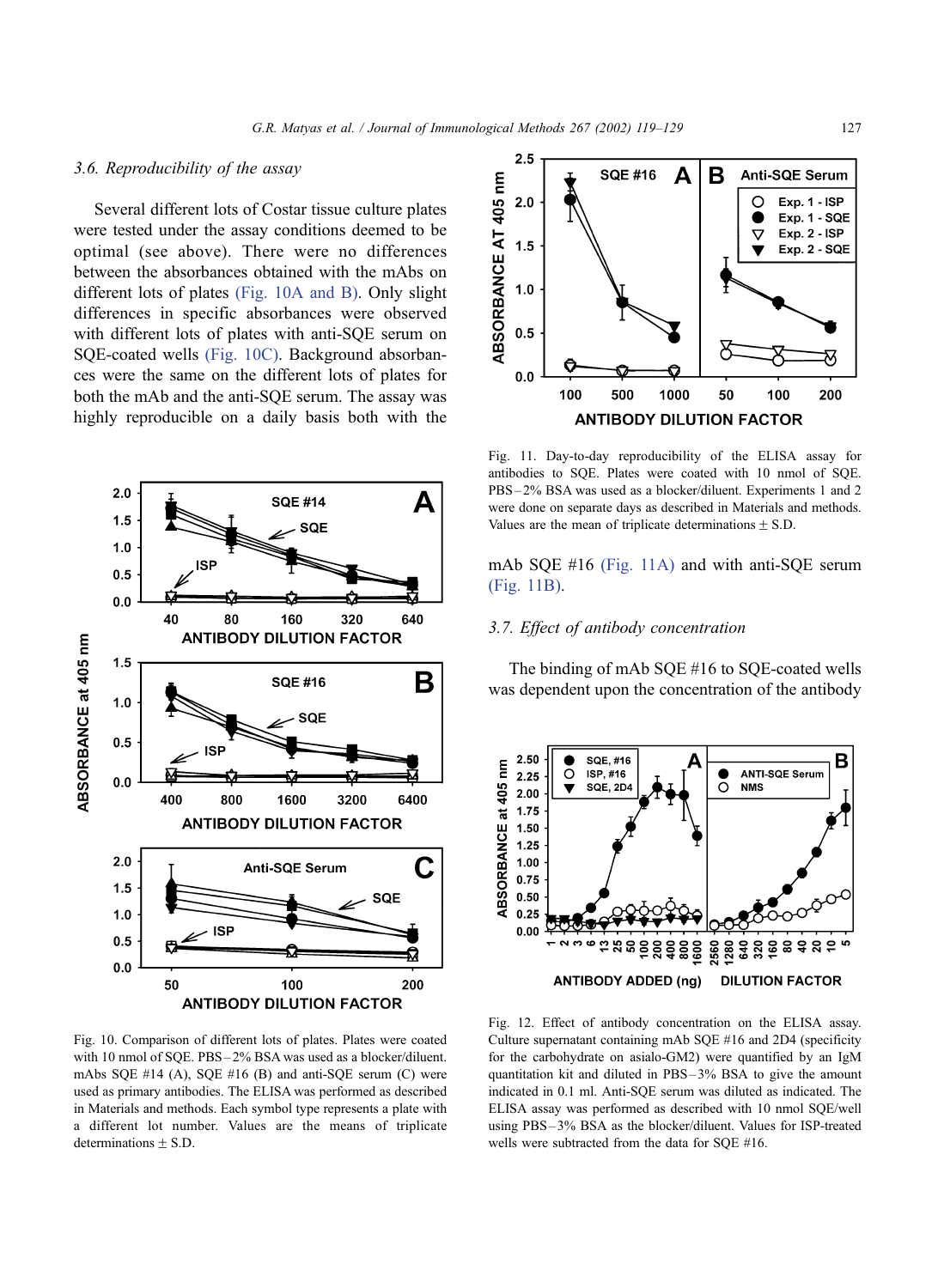[\(Fig. 12A\).](#page-9-0) The assay was nearly linear from 3.125 to 50 ng of antibody ( $R^2 = 0.893$ ). At concentrations higher than 200 ng, the binding decreased and was variable, as indicated by the higher standard deviations. Control mAb (2D4, specificity for the carbohydrate on asialo-GM2) did not bind to SQE at any concentration tested [\(Fig. 12A\).](#page-9-0) The binding of anti-SQE serum to SQE-coated wells was also dependent upon concentration [\(Fig. 12B\).](#page-9-0) After subtracting the NMS background and using the curve for mAb SQE #16 as a standard curve, the concentration of antibodies to SQE in the anti-SQE serum was calculated to be  $5.4 \mu g/ml$ .

#### 4. Discussion

A highly reproducible, high throughput assay for measuring murine antibodies to SQE is described. The assay has a number of advantages over our previously described assay [\(Matyas et al., 2000\).](#page-11-0) The PVDF plates were replaced with Costar tissue culture plates, which are not routinely used for ELISA assay. None of the standard ELISA plates tested was useful for this SQE antibody assay. Most gave high background absorbances on control (ISP-treated) wells using  $PBS-4\%$  FBS [\(Fig. 1\)](#page-3-0) or PBS $-0.3\%$  gelatin as the blocker/diluent. Even when the SQE amount was decreased to 10 nmol, the Costar tissue culture plates were still superior to the Immulon 2HB plates. This change from PVDF plates to polystyrene plates allowed the use of an ELISA plate washer. This eliminated the need for the tedious hand-washing of the plates and greatly increased the throughput of the assay. Furthermore, there were no assay variations when different lots of Costar tissue culture plates were used as had been observed with the different lots of PVDF plates.

Our previous assay utilized FBS as a blocker/ diluent. Since serum contained SQE and we were concerned about possible competition of the SQE in the serum with SQE on the plate, FBS was replaced with essentially lipid-free BSA. Various concentrations of BSA were tested to find the concentration that gave the lowest absorbance on ISP-treated wells, but the highest on SQE-coated wells. Two-percent BSA was found to be the optimal concentration. However, in experiments with two other lots of BSA, the optimal concentration of BSA was found to be 3% [\(Figs. 4, 5, 6, 9 and 12\).](#page-5-0) Therefore, each lot of BSA should be tested prior to use.

The binding of mAbs and anti-SQE serum to SQE was dependent upon the amount of SQE coated on the well [\(Fig. 8\).](#page-7-0) Binding was reduced at both low and high amounts of SQE. Binding of mAbs and anti-SQE serum to SQE was expected to be similar to that of mAb binding to cholesterol, which bound with a linear or hyperbolic increase in absorbance with increased cholesterol coated on the well [\(Aniagolu](#page-11-0) et al., 1995). The reason for the decreased binding of antibody at high SQE amounts was due in part to the loss of high percentages of SQE when high amounts of SQE are added to the wells [\(Fig. 9\).](#page-8-0) One possible explanation for the inability of large amounts of SQE to bind to the wells may have been that at high amounts of SQE, the SQE was bound to other SQE molecules through hydrophobic interactions, which were then bound to the polystyrene well. Thus, droplets of SQE may have been formed, which then interacted with only a small surface area of the plate. When the plate was washed, the droplets were dislodged from the well surface and removed. When 200 nmol or more of SQE was added to the well, approximately 20 nmol still remained bound to the well after washing [\(Fig. 9\).](#page-8-0) Since 20 nmol of SQE gave maximal antibody binding [\(Fig. 8\),](#page-7-0) the 20 nmol remaining from the 200 nmol or more SQE added should also have given maximal antibody binding. However, lower antibody binding was observed ([Fig. 8B,](#page-7-0) 250 nmol). One explanation of this discrepancy may be that the mAbs that reacted with the SQE droplets were washed away, leaving only small amounts of mAb to react with the SQE bound to the well. Another possibility may be that the SQE remaining bound to the well was packed tightly and, consequently, was only accessible to a small amount of antibody. Regardless of the mechanism responsible for the lower antibody binding at high SQE amounts, antibody binding cannot be increased by increasing the amount of SQE as the capture antigen.

The binding of the mAbs SQE #14 and SQE #16 was dependent upon the incubation temperature of the assay [\(Fig. 4A and B\).](#page-5-0) At temperatures above room temperature, decreased binding was observed. One possible explanation for the decreased binding maybe that at elevated temperatures, the conformation of the